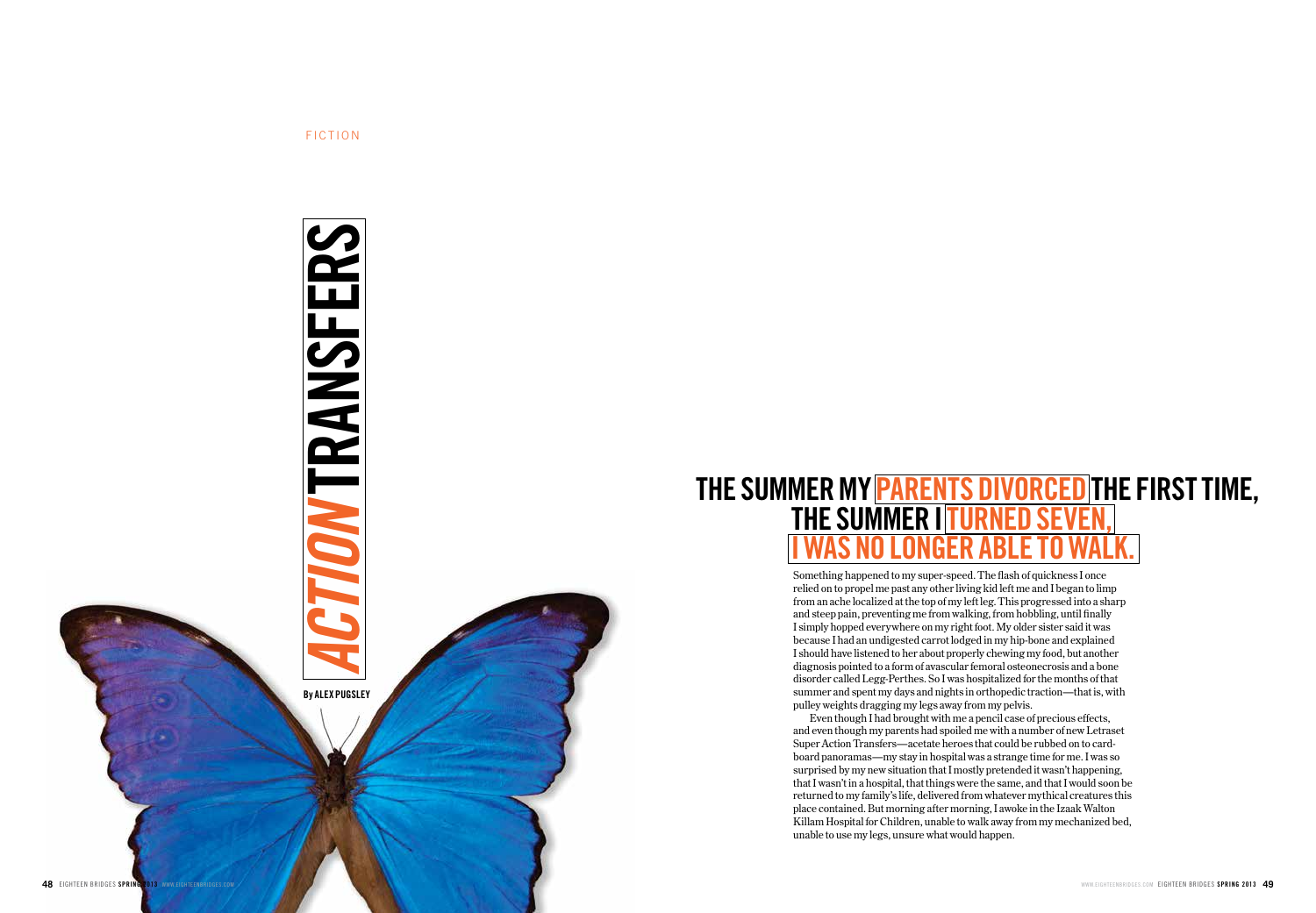I remember the smells of the place, the green reek of the industrial cleanser used on the tile floor, the blended odours of a lunch cart's undelivered meals cubes of processed ham congealing into cheese macaroni, tapioca pudding melting with humidity, snack-size cartons of souring skim milk. By the end of the fifth day, I developed bedsores and chafed elbows, my skin a mess of raw cross-hatchings, and I was forced finally to pass a bowel movement into a metal bed pan. I buzzed for a nurse to come empty this pan but nurses were often busy and no one came right away. So the smell of my feces, my just-lying-there-on-the-stainless-steel poop, spread through the air, slightly sickening me and very much embarrassing me, for I was not alone in the room. I was in a double room and over the eight weeks of my stay behind the curtained partition was a succession of other kids—tonsillitis kids, appendix kids, car accident kids. A new patient might come in the middle of the night, host a crowd of visitors that morning, have surgery that afternoon, and be gone the next day.

Small talk with other families depleted me—fake smiles, hopeful waves, promises to stay in touch. I was happiest when I was alone and the other bed was empty, a stack of laundered sheets clean on the bare mattress. All day I would occupy myself with my pencil case of precious effects: a much-loved Batman figurine sprung from a toy Batboat, a green terrycloth wrist band, a newlyreceived Yellow Submarine. For hours I played with this Yellow Submarine, tremendously impressed with the castmetal permanence of such an artifact, its revolving periscope, and the hatches that opened to reveal a pair of psychedelic Beatles. At the end of the day I watched the black-and-white television mounted on the ceiling, each evening wondering at Truth or Consequences and the lives of people who lived outside hospitals. I awoke sometimes to screams at night kids wailing, adults sobbing—and sadder adults you will never see than those pacing a children's hospital at three in the morning. The hallway outside my room was mostly quiet with moments of sudden, shrieking calamity.

**More terrifying for me was the attempt** at recreation and diversion on weekday mornings. Day after day I would be wheeled in my hospital bed toward the elevators, the hallway's perspective telescoping wildly like the dolly-zoom in a spooky movie, where I would share the rising car with a perpetually smiling hospital porter. Arriving at the top of the building, I would be steered down the hallway toward the fifth floor play area.

From inside my bed, I watched the walls go by, queasy at the sight of the cheerful posters that featured, say, a photograph of two kittens dangling from tree branches beside the jokey caption "Hang In There!" or a school of cartoon minnows happy to be reading from the same story-book. For this room was full of extremely ill and not-healthy-at-all children: cancer kids, burn victim kids, paralyzed kids in wheelchairs. But my attention that first morning was drawn to a purple-faced boy in a hospital bed.

I say purple-faced boy because that's all he seemed to be—I had no idea the world held such problematics. He was a Thalidomide child who, God knows how, had survived into puberty and adolescence, and the purpleness of his complexion, which under the fluorescent ceiling lights looked positively saurian, was the combined result of teenage acne and steroid medication. The purple-faced boy was one of fifty cases born in the city and he was, like the jokes I would later hear in the school playground, a Guy with No Arms and No Legs.

He was mostly just a head and I felt so humiliated and sorry for this purple-faced boy, who was living an existence he hadn't chosen but which he must have known was about as wretched as a human life could be—and I am ashamed even now as I write this that on that first morning I couldn't look him in the eye and was too afraid to talk to him. Because he could speak, of a fashion, making glottal noises in his throat to indicate a direction or that he wished returned to his bed a fallen book. I was embarrassed by this purplefaced boy—wondering how on earth he had happened and could what happened to him happen to me?—and I was sickened to feel such embarrassment and this first moment has stayed with me and stayed with me and stayed with me, because of all the kids in the fifth floor play area, the cancer kid, the burn victim kid, the paralyzed kid in the wheelchair, or me, a kid in traction, we all knew we were better off than this purple-faced boy, who was a horrendous fuck-up of a human. With his misshapen head and squiggle fins he seemed a sort of monster and not a sure bet to be anything but dead. I had never met a kid so marked for death. I could sense he knew this, his eyes were grey and grim and guarded he probably knew he was not going to get out of that children's hospital and that his possibilities for life were diminished and diminishing.

We happened to be the only kids in hospital beds that morning and the Perpetually Smiling Porter put our beds together, so that we were side by side, our bed rails bumping. A nurse assigned to the fifth floor play area, this was a formidable woman from Herring Cove named Patty Oickle, suggested I share my Super Action Transfers with the purple-faced boy. But in my panic I feigned discomfort, as if I were in pain from my traction weights, and stared instead at the bald chemo kid who was loose on the floor, playing with a golden Hot Wheels car I recognized as Splittin' Image.

From the nearby nurse's station, an eight-track played a record from that year, *Bridge Over Troubled Water*. Though I had loved the first side a few months before, especially the jubilant "Cecilia," the tape's second song became for me a small eternity of suffering. This was "El Condor Pasa," an odd, despairing folk tune, full of faraway sorrow. The singer's existential musings—he'd rather be a sparrow…than a nail…or a hammer…if he could? Who would want to be either? I didn't *understand* the guy—preyed on my child's sense of insecurity and looming dread so that when recreation time was over and I was finally free of the fifth floor play area, I was fantastically grateful to be delivered back to my room, regardless of its screams and smells or possible room-mates, content in my diversion of Letrasets and comic books and my pencil case of curiosities. I'd rather stay in my room for the entire two months by myself if I could—if I only could, I surely would.

#### **But each wee kday morning onthepolis hed**

floor I would hear the shoe-steps of the Perpetually Smiling Porter and I would be wheeled again to the fifth floor play area. The first day of my second week, my middle sisters brought a care package to me (Twizzlers, Pixy Stix, Green Lantern–Green Arrow comic), and, not finding me in my room, went searching. They found me in the fifth floor play area, next to the bed-ridden purple-faced boy.

They came exploring down the hall, my sister Faith softly humming "See See My Playmate," and then—and I remember this next moment so exactly—they were completely bewildered at the sight of the purple-faced boy. Both reacted by staring at him, hardly blinking, gazing in a sort of simple fascination—not because of any prejudice toward him, but because of a lack of all reference for what they were seeing—which in turn provoked wild curiosity and disbelief. They were having trouble identifying the purple-faced boy as a person, as something more than monstrous, as a creature recognizably human. I felt in that moment that completely ignoring him, was not the sort of example I should set for my sister Faith, who was four years old and quite an impressionable young girl, and so I turned to the purple-faced boy and said hello and told him my name. He did not have a lot of motor control over his neck and his pupils tended to quickly shift and re-adjust, often straining to the limits of the eye-socket. He made a sort of smile, his eyes sympathetic to me, and through the bars of his hospital bed I touched at his nearest appendage.

After Bonnie and Faith left—they were not allowed to stay as the fifth floor play area was off-limits to civilians— I showed the purple-faced boy the Letraset I was working on, a space adventure called The Red Planet. Letraset was about finding the right place in the landscape for the action figure as well as cleanly transferring it to the panorama. Sometimes in my haste the figure, especially if it were in a pose I considered humdrum, would only partially come off the acetate, forcing me to line it up again and to try to match, say, a sentry's hand with a disembodied ray-gun. The purple-faced boy examined my handiwork, noting the split-level choreography I had achieved around a cliff face, and glanced at the sheets of acetates.

I passed him the last sheet and the teaspoon I'd been using as a transferring implement. He accepted the acetate but made me aware that he didn't need the spoon, producing from the bed-sheets a pencil, sharpened at both ends. He held his double-pencil in pincer fashion, one of his appendages having opposable digits of a kind, like a swollen crab claw. He penciled the acetate figure into the landscape with surprising authority and concentration. His handiwork was superb and glitch-free, his effort very genuine, and, as I nodded to him, the mutual enterprise involving us, bonding us, I understood I had a colleague in the fifth floor play area.

### **The purple-faced boy was steady and**

studious and resolute—he took nothing for granted, ever watchful, noting everything for himself—and he had a superpower. He had an ability to read fast, very fast, there's-no-way-he-read-it-that-fast fast. His gurney-bed was home to an improvised library and book after book vanished into his eyes. I saw him put away *Tintin au Congo*, André Norton's *Witch World*, and *The Fellowship of the Ring* in the space of a day. He would use his double-pencil to guide his eyes along a line of text and, when reading a newspaper, arranged his bed-sheets on either side of a column so his gaze wouldn't bounce around. Because he didn't really speak himself, I guessed his reading was swift and free of any subvocalization, fields of text moving clean into his nervous system. One quiet Wednesday in the fifth floor play area, Nurse Patty Oickle rolled over to our vicinity one of the hospital's book trolleys. This was an assortment of sorry-looking children's books within which had been stowed some adult hardcovers like *King Rat*, *The Valley of the Dolls*, and *Papillon*.

The purple-faced boy was fascinated by *Papillon*. I saw him read it three times, and, though I could be baffled by the tedious sameness of the pages of an adult book, I scanned through it myself, understanding it was a true-life adventure about criminals escaping Devil's Island. But I was busy finishing General Custer, my next-to-last Super Action Transfer. The remaining Letraset was some jungle-themed piece I didn't care for called Animals of the World, all elephants and peacocks, and I offered it to him. His eyes spun to their furthest extreme, bloodshot with strain, indicating I should return to him the *Papillon* hard-cover. In the top right corner of the book's first end-paper, he placed the image of a bull elephant and rubbed it perfectly into the book. He turned the page and positioned a second elephant on the next recto page, again in the top corner, so the images would align. He turned the page and began another, in this manner filling up the book's first quire, his double-pencil whittled down to a nubbin. I said nothing, watching the acetate animals emerge glistening in each page corner. Then, in a moment that revealed to me an intricate genius, he fluffled these first pages, making the animals shape-shift in a shimmer of animation. He had made a flip-book.

"We can do this," I said to him, excited and raising myself off my hospital bed. "You can do this. We can do the whole book. I'll help you. You wanna do it?" The purple-faced boy looked at me, his own eyes shimmering for a moment, their grimness replaced by insight and curiosity. I asked him again and slowly, because the movement was onerous, he nodded his heavy head, yes, yes he would do it.

#### **I'M NOT SURE WHY, EXACTLY, IT SEEMED CRUCIALLY**

important for two bedridden boys to transfer an acetate figure to every other page of a book called *Papillon*. The venture was ours, it was attainable, it was perfectible, and I liked that we were re-making a contraption already in the world, giving it new meaning and vividness. I suppose the project was our plan, our jubilation, our method of escape, and there was for me something so inexplicably right about it. My days in the hospital, which once seemed never-ending, an infinity of bedsores and decomposing lunches, became fraught and finite. To inscribe every other page of the book's